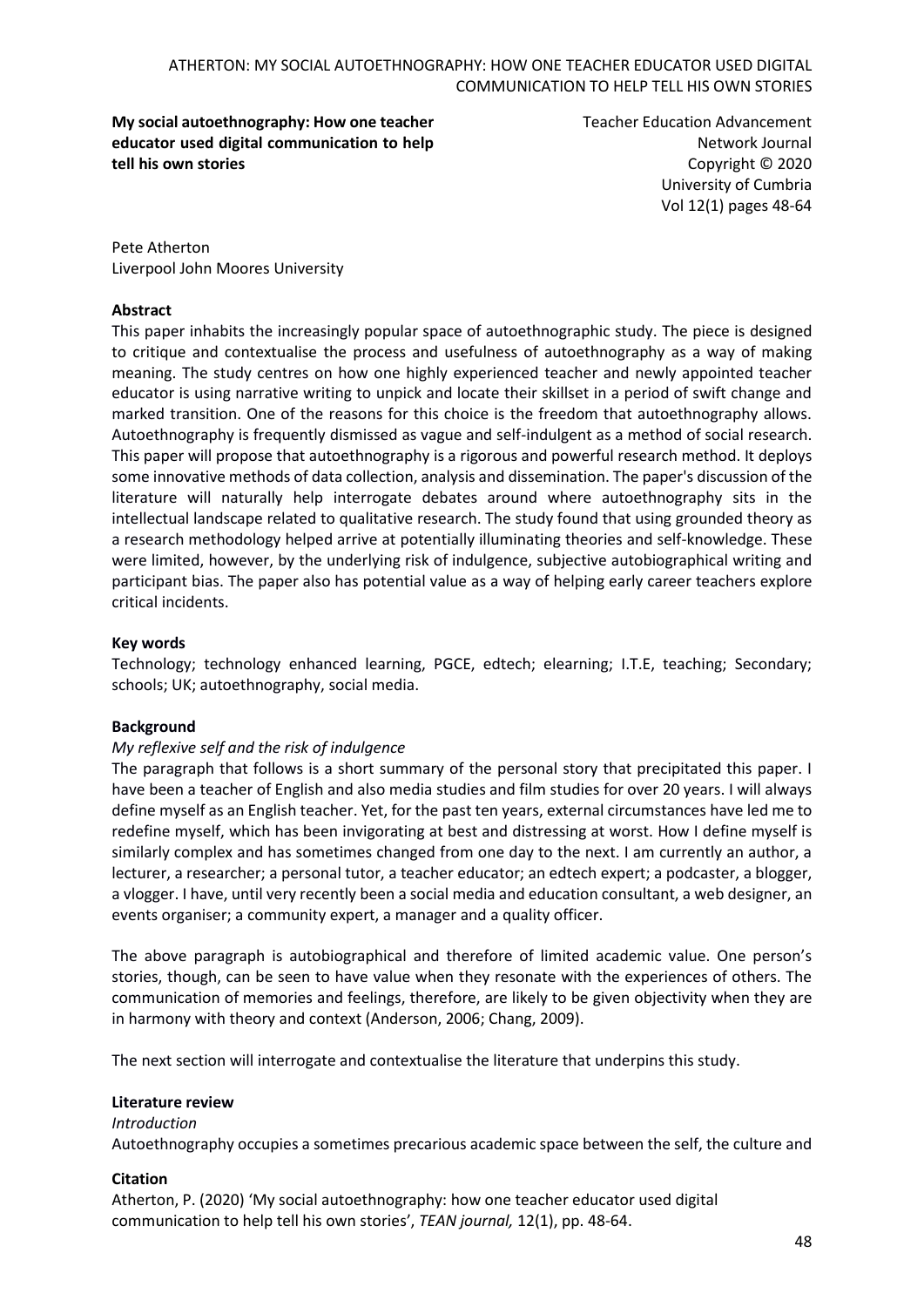analysis. The reasons for this will be debated in this section but a starting point is to examine the word's etymology. Auto= self; -ethno=culture and -graphy=analysis (Ellis, Adams and Bochner, 2011). Autoethnographers seek to use reflections on their own experiences to help others understand themselves and, ensuingly, wider social phenomena (Ellis and Bochner, 2010).

Autoethnographic study partly begins to explore the researcher's own experiences in order to begin to provide answers to the questions that are part of their mental landscape. Examples of such questions are: Who am I? Do I matter? Do I exist? (Ellis and Bochner, 2010). A more inclusive version of these questions is suggested by Mitchell, Weber and O'Reilly Scanlon (2005), whose starting point is asking the questions below:

*Just* who do we think we are? Just *who* do we think we are? Just who do *we* think we are? *Just* who do we *think* we are?

(Mitchell et al. cited in Pourreau, 2014, p. 1).

The purpose of this autoethnography, therefore, is to try to make sense of the researcher's situation - to find a voice - and hope it contributes to others' understanding their own situation in a more measured way (Ellis and Flaherty, 1992). This review is by no means an exhaustive delineation of every type of autoethnography. Instead, the review will select and critique the categories that inform this paper.

# *Why autoethnography?*

The overarching question of this paper is how and why autoethnography is a valid method of explaining social and cultural phenomena (Denzin and Lincoln, 2011; Anderson, 2006, Richardson and Adams, 2005: 11). Autoethnography is a qualitative research method, which has gathered momentum in terms of its diversity and appeal. It derives partly from postmodern philosophy, which has an inclination towards iconoclastic attitudes towards a perceived dominance of traditional science, research and ways of knowing (Wall, 2008). Indeed, autoethnography might be more of a philosophy than a well-defined method (Wall, 2008). This philosophy follows the postmodernist inclination to contest the objectivity of social science researchers and instead point to a link between the researcher's methods, which cannot be separated from their own interests and values (Bochner, 2000, cited in Wall, 2008). This perceived iconoclasm can make autoethnography feel 'designed to be unruly, dangerous, vulnerable, rebellious, and creative' as a method of inquiry (Ellis and Bochner, 2006 pp 433). The method, then, treads a fine line between credible creative autonomy and anarchic narcissism.

A common criticism of autoethnography is that it is essentially an exercise in navel-gazing, a form of academic selfie (Campbell, 2017). Indeed, the autoethnographer is wise to acknowledge the potential hostility to their methodology; some academics point to the notion that autoethnography can be perceived as lacking rigour and contributes to a lowering of academic standards (Denzin and Lincoln, 2011; Anderson, 2006; Campbell, 2017). To challenge this and to give the form more credibility, Nash and Bradley (2011) proposed a defined structure to scholarly personal narratives (abbreviated to SPN). Their four part structure of SPN - presearch, me-search, research and we-search - provides both a starting point and a way of opening up the complexities of this methodology. For example, who is the 'me' (Nash and Bradley, 2011)?

#### *The complexity of definition*

Autoethnography can be viewed as a hybrid of autobiography and ethnography; if the ethnographer understands their subject by dwelling amongst them, the autoethnographer uses the self as a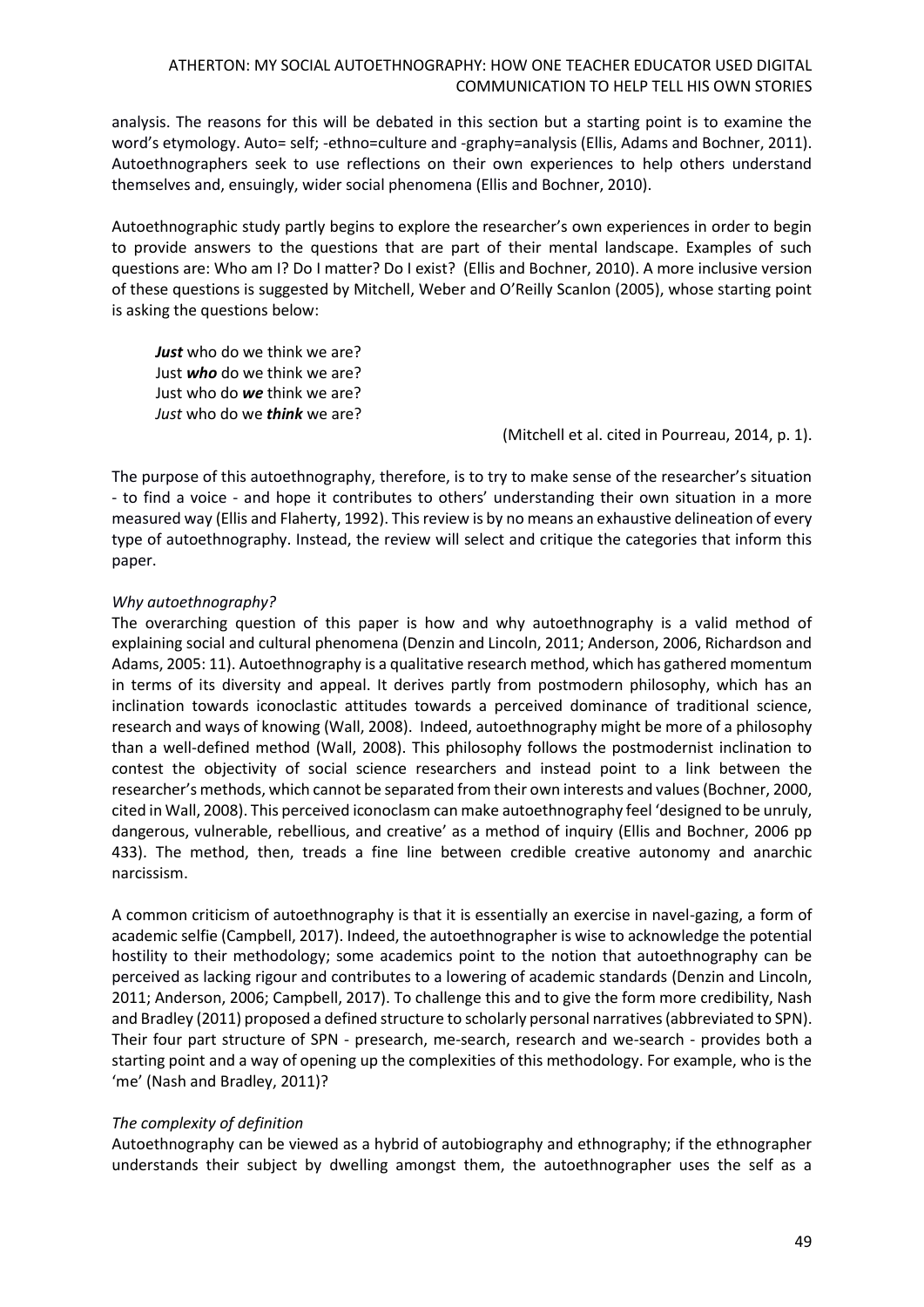narrative text (Wall, 2008; Ellis, Adams, & Bochner, 2011). Autoethnography invites multiple, primarily qualitative methods. These mixed methods are likely to help the researcher explore ideas, rather than confirm opinions - a method that Gruzd, Paulin and Haythornthwaite (2016) have preferred when researching social media use. Conversely, Denzin and Lincoln (2011) advises that the process of autoethnography should be dialogic, so the researcher can both explore ideas and data and confirm theories and outcomes (Denzin and Lincoln, 2011). Despite the obvious autobiographical elements, the purpose is to have a resonance beyond the self (Anderson, 2006), so it is of use to teachers and teacher educators. Autoethnography may allow significant creative and structural freedom (Ellis & Bochner, 2000) but is not without its flaws and critics. Autoethnography is evolving swiftly, which can make it difficult to define (Wall, 2016). As it necessitates mixed methods, which can invest a little more rigour into the qualitative method but can risk a lack of coherence or be derided as a piece of avant garde indulgence (Wall, 2016; Campbell, 2017).

One of the reasons for criticisms such as these could be the role of the author as intimate, embodied participant (Ellis and Bochner, 2006, Spry, 2000). The author as researcher is representing their story but the use of narrative writing also makes them part of it (Atkinson, Coffey, and Delamont, 2003) Furthermore, the idea that autoethnography exists at an intersection between observation, epistemology and objectivity problematises it further.

#### *Aims of narrative writing*

This paper reflects on the process of creating a piece of narrative writing to help explore the notion of identity. Despite this personalised and unconventional approach, the intention is essentially to construct a piece of action research around specific critical incidents. By critical incidents, we mean events that have occurred and reflected upon. This act of reflection is intended to allow concepts to emerge, which will inform new incidents (Gibbs, 1988; Tripp, 1993). In doing so, this researcher is using the self and creative writing as data on which to reflect on the critical incidents (Ellis and Bochner, 2010; Denzin and Lincoln, 2012; Denzin, 2017). Education is one of many sectors in which employees can feel a disconnect between sometimes contradictory or selective statistics and their lived experience. One of the aims of narrative writing, therefore, could be a reconstruction of the self (Ellis and Bochner, 2010). Arguably, empirical data reveals fixed, essentialist self (Hebdige, 1979; Struthers, 2014; Ellis and Bochner, 2010). If the self is less fixed this is likely to intensify awareness of overarching forces and subsequently promote social justice (Hylton and Long, 2017). In that respect, one of the objectives of the paper could be to utilise my individual voice to contribute to a philosophically diverse body of social research (Wall, 2016; Wall, 2008; Sparkes, 2000). In a similar vein to a great deal of many autoethnographies, the work will seek to offer a challenge to the empiricist, oppositional and hierarchical agenda of much social research (Ellis and Bochner, 2006). Through narrative writing, memory and experience are inseparable (Coffey, 1999). A positivist stance might view memory as reliable (Ettorre, 2005; Muncy, 2010) but some, for example Fuchs (2017), would challenge this notion.

#### *Types of autoethnography*

A further layer of complexity could be observed if we attend to the various taxonomies or categories of autoethnography.

*Analytic* autoethnography places the researcher at the nucleus of the project and offers a living, breathing account of real experiences (Ellis and Bochner, 2006; Anderson, 2006; Struthers, 2014).

#### *Evocative autoethnography*

In a similar manner, *evocative* autoethnography transcends claims of objectivity and instead explores an evolving self on an iterative journey (Ellis and Bochner, 2006; Rorty, 1982; Heehs, 2013). Evocative autoethnography can resonate with the reader through the deployment of emotionally-charged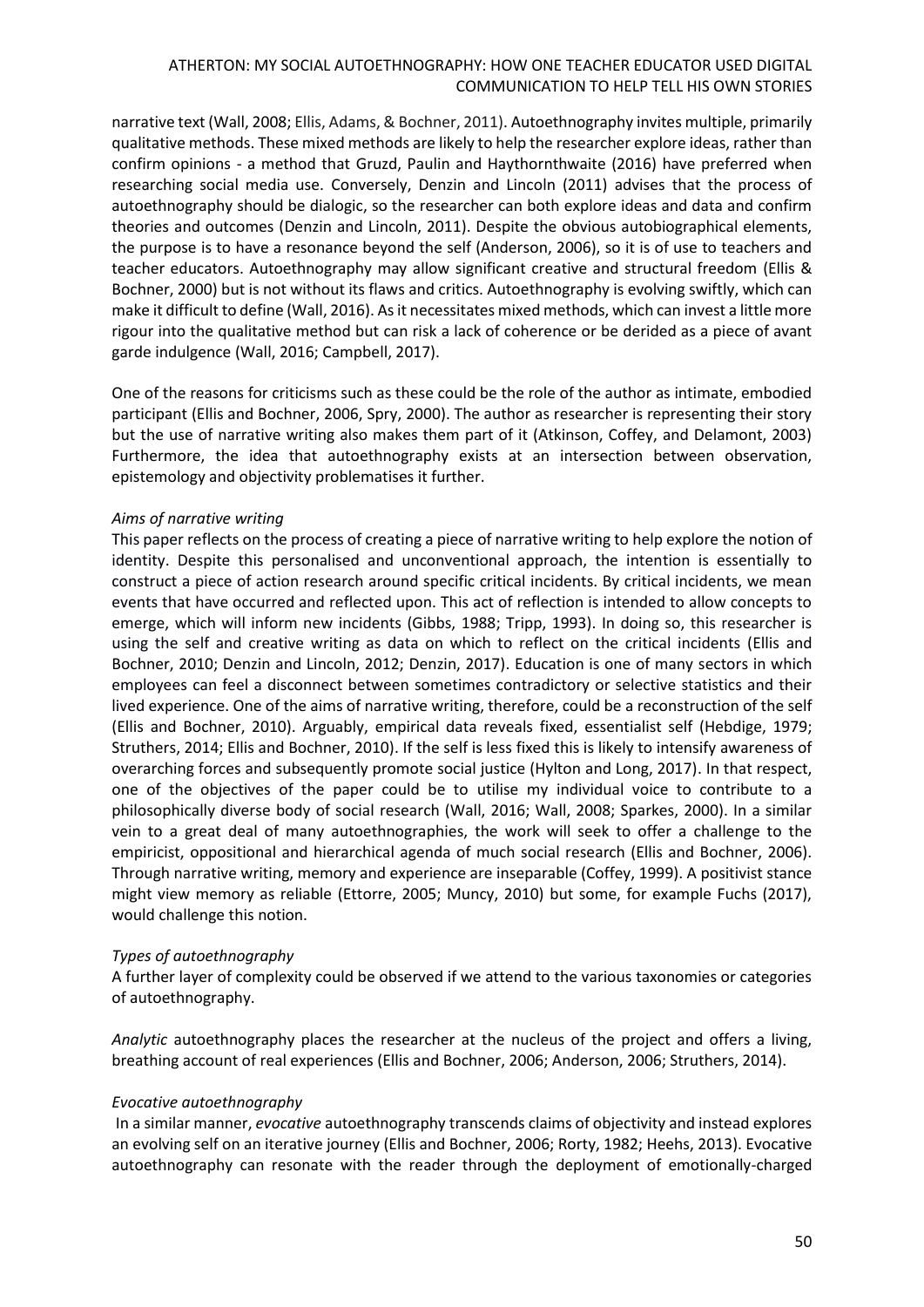narrative accounts. This expressive, maybe therapeutic method of self-expression does carry with it some potential pitfalls. For example, in recounting my own critical incidents in an evocative style, there is a danger that emotions could take precedence (Anderson, 2006), which could devalue its potential academic merits. Moreover, hindsight bias can refract emotions and warp the truth, either positively or negatively. Moreover, if evocative autoethnography starts to dominate the arena, this may limit the gravitas with which it can be applied as a means of legitimate social inquiry (Anderson, 2006). These limitations will be explored in the Discussion section.

#### *Performative autoethnography*

Performative autoethnography uses the researcher's body as evidence, as a three dimensional dataset (Spry, 2000; Spry, 2009). The body itself, therefore, can be viewed as a text (Spry, 2000, 2009). Performative autoethnography has been used to tell the stories of people working in the performing arts, though not exclusively. The above categories help crystallise the problems and opportunities inherent in the method. On one hand, autoethnography strives hard to be deep, open and honest (Denzin and Lincoln, 2011; Holman Jones, Adams and Ellis, 2013). On the other hand, there is an inherent challenge to be seen as credible (Spry, 2009; Anderson, 2006).

#### *Digital autoethnography*

One of the challenges of unearthing my own subject position was through standing back from my social media persona. In this way, an element of this study could be viewed through the refracted lens of digital autoethnography. The notion of digital autoethnography is emerging; a body of work is gathering momentum as educators as researchers seek to understand their place in the digital ecosystem (Atay, 2020; Dunn and Myers, 2020; Atherton, 2018a). Furthermore, as much of my work takes place online and on social media, a further strand that I will be exploring is the notion of the online self. Online, the self can be virtual but complementary to the physical self. It can be a heightened, augmented version of the self (Ellis and Bochner, 2010).

#### *Conclusions from the literature*

This review did not select literature related to debates on edtech, for example technological determinism, digital positivism, connectivism and Education 4.0 (Atherton, 2019b; Salmon, 2019). Whilst this study is not a departure from these debates, its purpose was to clarify and contextualise my justification for viewing autoethnography as a valid form of social inquiry. At the same time, the broader context of edtech is reviewed in Atherton, 2018a; 2018b; Atherton 2019a; 2019b), so there is no space to reprise this here. However, this paper does extend elements of the debate on edtech within the frame of social media and digital communication.

In the following section, I will discuss my methodology and dataset. To do this successfully, I will need to convey what it was and is really like so I can focus on some appropriate routes to enlightenment (Ellis and Flaherty, 1992). In navigating these waters, I may wish to avoid a free-floating narrative, as it can lack focus (Baudrillard, 1983). Similarly, I may wish to avoid creating a narrative in which the emotions take precedence, or an overly evocative ethnography, (Anderson, 2006). Indeed, there is a risk of the work being viewed as egotistical '*me-*search' (Campbell, 2017). Moreover, hindsight can refract emotions and warp the truth, either positively or negatively. Despite these risks, autoethnography can sometimes be a forum for expressing the refracted, disparate, marginalised, plural self (Spry, 2000; Campbell, 2017).

It is this lens through which to view the self that has informed the concept of the social bricoleur, which will be pursued in the Discussion and Conclusions sections. A bricoleur reconstructs meaning from disparate, sometimes incongruous elements and makes a new reality (Hebdige, 1979; Baker & Nelson, 2005, in Di Domenico et al., 2010; Atherton, 2019a). A social bricoleur, therefore applies this to communication via the mediated virtual space of social media (Atay, 2020).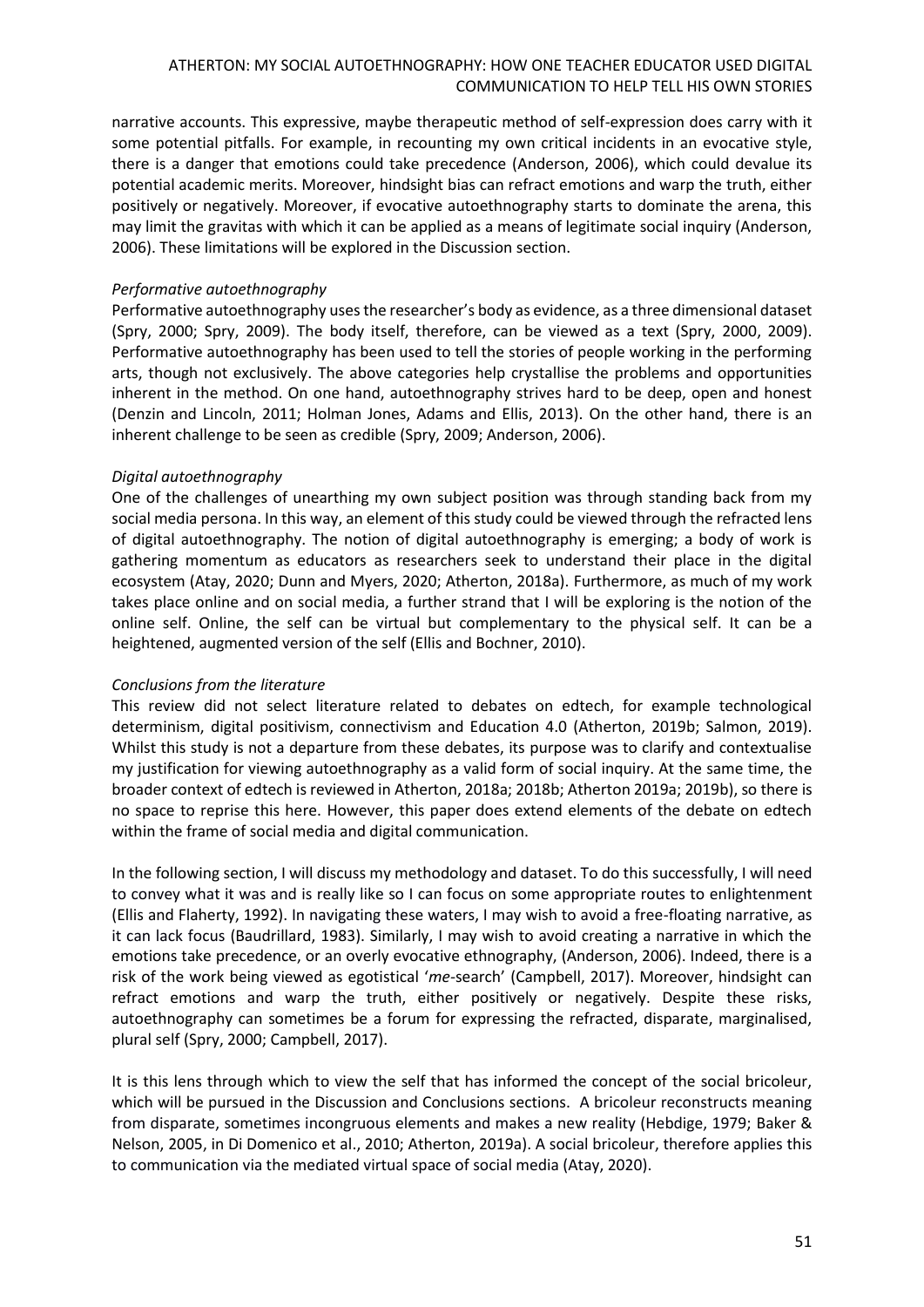# **Research design**

One of the enduring challenges for the autoethnographic study is the methodology. Often the data is the creative writing itself. In my case, I have been creating narrative accounts of experiences in the form of prose - a mock novel, entitled, 'Confessions of a portfolio careerist'. This has been an iterative, meandering journey as, 'You can't know what you mean until you hear what you say' (Berthoff 1978:1- 13). The mock novel is a subjective, lived experience, which will be authentic and will aim to be transformative, in terms of crystallising the lived experience (McIlveen, 2008). The narrative composition is one in which product and process are reflexive (Gubrium and Holstein, 1997; Ellis and Bochner, 2011). Through narrative writing, the lucid presentation of multiple possibilities may bring forth a reframed consciousness. The autoethnographer's reframed consciousness is likely to be 'alive, awake, curious, and often furious." (Greene, 1994:494–507).

# *Collecting the data and ethical considerations*

My initial dataset was derived from a selection of the following:

- Narrative writing of my own experiences as a mock novel, 'Confessions of a portfolio careerist'.
- My Twitter posts over a transformative six month period.

The autoethnographer is prone to continuing the traditions of ethnographers for their data collection. The data, therefore, is frequently derived from writing a research diary, analysing documents and taking field notes to provide 'hard evidence' (Punch, 2014; Duncan, 2004; Wall, 2008). The qualitative, experiential data in autoethnography allows some creative freedom (Gubrium and Holstein, 1997). Another liberating element to autoethnography could be in ethics. There are neither interviewees nor named persons who needed to provide informed consent, so the ethical approval process was relatively straightforward (BERA, 2011).

As the reader may have noticed, this paper does not follow all of the conventions of writing in academic journals. The chief reason is that autoethnography problematizes the practice of the collection and presentation of data. For example, conventional empirical research is bound to justify the sample size and selection of participants, to help minimise researcher bias (Punch, 2014; Denscombe, 2007). With purposive sampling, the sample is selected because they are representative of a group, in this case, educators who are attempting to redefine their identities (Denscombe, 2007). When the sample is self-selected and the narrative is personal, it is hard to anonymise the content. I addressed these concerns by changing the names and identities, times and locations of the critical incidents recounted in the narrative writing. The characters were composites of several people and hence the critical incidents were also amalgams (Adams, 2015; Ellis, 2007). In terms of ethical considerations, this is an example of relational ethics. In relational ethics, the autoethnographer vows to maintain dignity and mutual trust and to avoid doing harm to others (Ellis, 2007; Adams, 2015). The tweets were my own creations and any references to other persons was not included in the dataset.

#### *Research questions*

The list above developed the initial research questions. Moving forward from the 'Who am I? and 'Do I matter' questions (Pourreau, 2014; Ellis and Bochner, 2010), I could now begin to address why my professional identity felt fractured. I could then analyse my data and test whether my identity would start to feel more coherent. In collecting my data, I began to critique the ways in which the nature of chronicling my professional journey is changing in the digital age. I started to examine the notion that the creation and development of the digital and social self can actually be a driver for how we understand our own journey. In that sense, the digital and social self becomes our perception of ourselves. In my case, I make every effort to separate my personal life from my digital self, though they are likely to overlap in essence.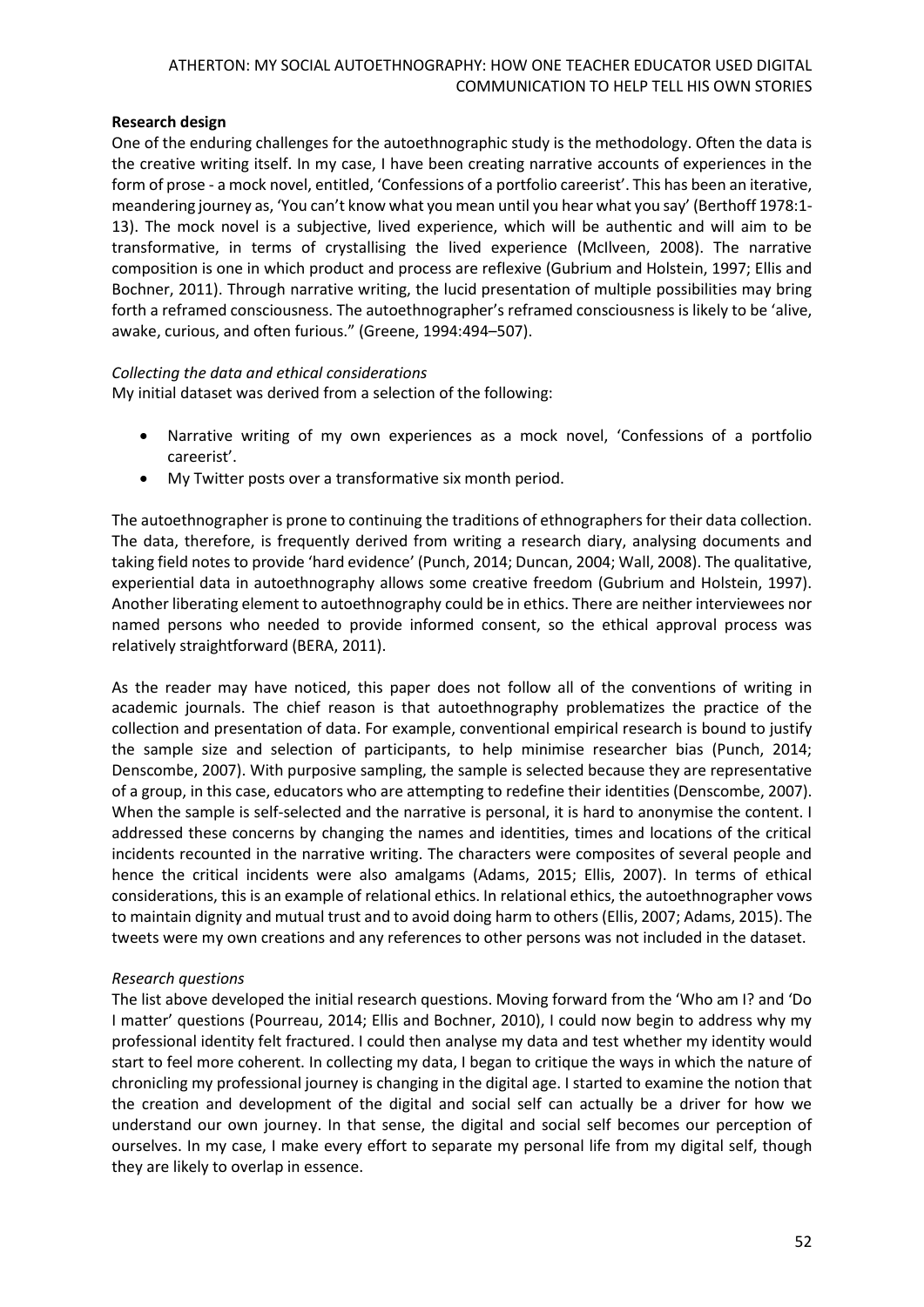The mock novel… 'Confessions of a portfolio careerist' - has provided narrative accounts of transformative incidents, hence a potentially rich source of critical incidents. This offers a narrow scope of self-observation (Anderson, 2006; Denzin and Lincoln, 2011). One of the benefits of this approach is that it represents a challenge to potential tyranny of big data; this qualitative study is more interested in the micro not the macro, in a culture dominated by numbers (Atherton, 2018a; 2019; Fuchs, 2017; Denzin, 2017).

The next section will address the challenges in terms of coding the dataset, which will be divided into two categories. To code the data, I eschewed positivist notions of scientific methods to explain the social world (Denscombe, 2007). The reason for this was that my data was sprawling and personal and I felt this necessitated a more reflexive approach, which explores the relationship between the researcher and the social world (Denscombe, 2007).

#### *Narrative writing*

Once I collected the narrative writing, I then embraced the freedom that autoethnography allows and used a word cloud generator to indicate the most frequently used words. As word clouds display most commonly used words in the form of various shapes, they are primarily used as an exploratory online tool (Tessem et al, 2015).

# *Twitter Analytics data*

I have selected the findings from my tweets. I achieved a visualisation of the data by using Twitter Analytics, to reveal some quantitative metrics. Examples of these were the number of page impressions, clicks on links that I posted, retweets, likes and replies. Page impressions are the number of times a tweet has been viewed. These quantitative metrics could be viewed as crude and incidental but they helped me search for patterns that may have emerged and then identify emerging themes.

#### *Coding the Twitter Analytics data*

The potentially unwieldy dataset represented an initial challenge in terms of becoming familiar with the data (Denscombe, 2007). The first stage of this process was to scrutinise appointments in my work diary over the past two years. This would help me make links between my Twitter activity and my work situation. I then made a mind map of all the work that I have been doing, both paid and unpaid. I then used Canva – an online graphic design tool to add the phrase 'some days I am….' over an image of myself. I used these images as part of a presentation, which I delivered at two conferences and an accompanying Twitter campaign, which received significant attention and interaction online.

This dataset would intensify the need for rigorous and realist coding, through grounded theory (Denscombe, 2007; Belgrave and Seide, 2019). Grounded theory is a methodology in which the researcher conducts an inductive analysis of their qualitative data and generates a theory from it (Charmaz, 2006, 2014). This theory can be drawing on existing research paradigms or could be the researcher's own (Babbie, 2014).

This way, the researcher is likely to arrive at theories from inductive analysis of the data (Charmaz, 2006, 2014; Chen, 2016). As the literature explored was potentially disparate, a deeper, more focused but flexible research design was needed (Charmaz, 2014; Chen, 2016; Chong and Reinders, 2018). Grounded theory is a way of discovering theory arising from the inductive analysis of the qualitative data (Charmaz, 2006). In some ways this means applying appropriate theoretical models to the data and in others it can help the researcher generate their own theory. Constructivist grounded theory has been selected as the most apt for this study. As there are no firm generalisations, constructivism seeks an 'interpretive understanding' (Denzin and Lincoln, 2011:366).

My response to the challenge of coding this data was thematic coding, that is, connecting narrative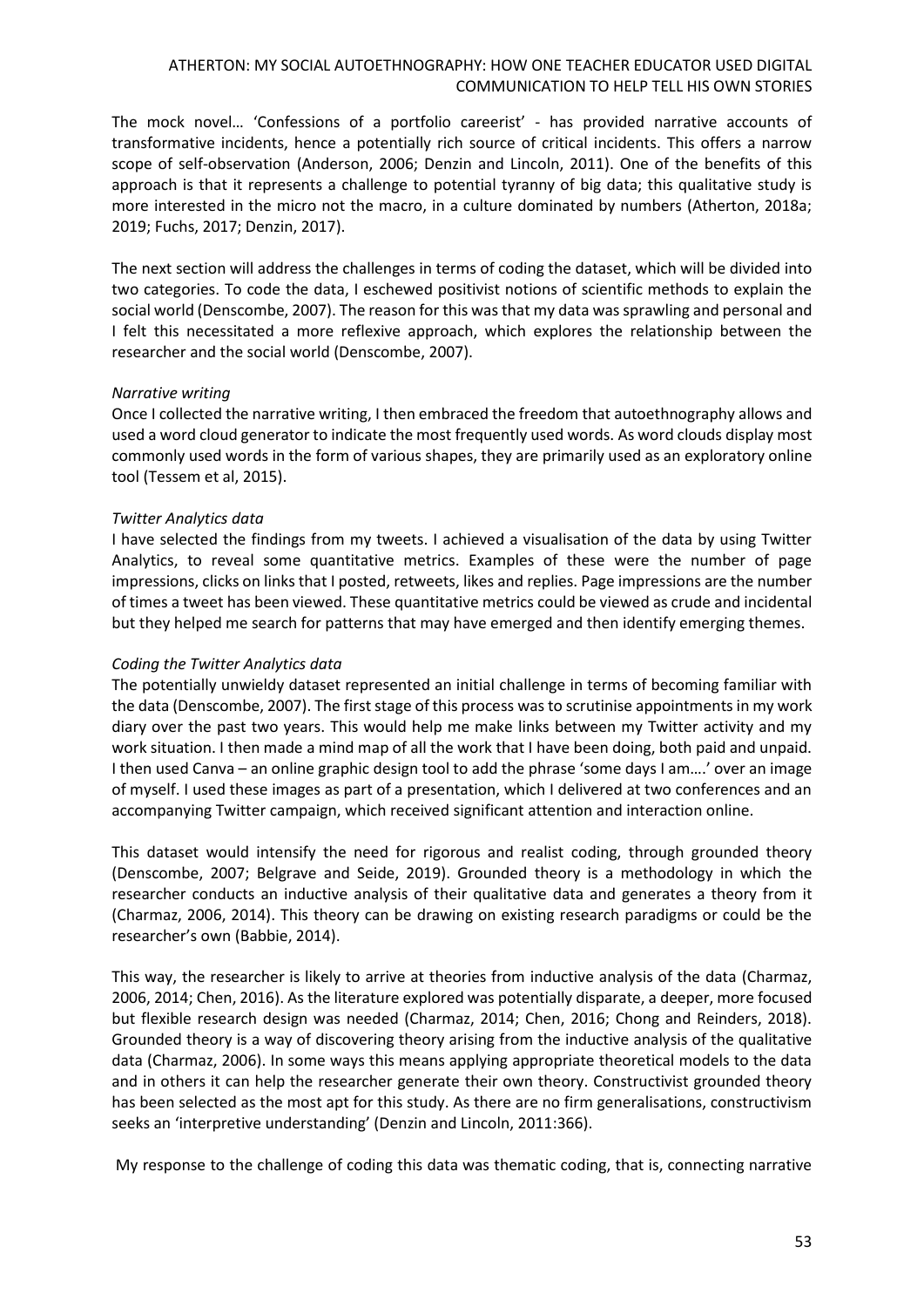threads, names, locations, times and so on. The purpose of using thematic coding is to identify and connect subtexts (Gibbs, 2007; Rolfe, 2011). The narrative that emerged through this method fed into the narrative writing in the mock novel, 'Confessions of a portfolio careerist', which is discussed under, *Coding the narrative writing*.

In addition to this, thematic coding helped me move a little closer to Denzin's (2017) developing goals of autoethnographic study. One of these goals was to reflect the following tension:

The age of social media has erased traditional understandings of the public sphere, private life, personal troubles, and civil society

(Denzin, 2017:16).

Though there is potentially less need for coding of qualitative data, coding is still a crucial issue in achieving clarity and coherence (Denzin and Lincoln, 2011).

The success of how this was addressed is discussed in the Conclusion.

#### *Coding the narrative writing*

The mock novel began as a series of musings. These musings were designed to allow me to connect with and make meaning from my emotional responses to a series of critical incidents (Gibbs, 1995; Tripp, 1994). Continuing with thematic coding, the first stage of coding the incidents was to categorise what were essentially field notes (Denscombe, 2007). I categorised them into 'Day X' and 'Day Y'. In 'Day X', my experiences of being a portfolio careerist were exhilarating and rich in hope and possibility. During 'Day Y', my experiences left me anxious, alienated and disempowered. I then used Canva to create a series of mock posters that would function as chapters in my story.

#### **Research Findings**

# *Narrative writing*

The thematic coding and display of key words on Wordcloud.com revealed some unexpected themes and relationships. For example, the negative experiences recounted as 'Day Y' contained no intensifying adjectives, that is, describing words intended to intensify emotion. Instead, the adjectives tended to be bland and descriptive. Furthermore, though the mock novel is autobiographical and truthful, I rarely used the first person singular 'I' when I was recounting negative experiences. This thematic coding helped me begin the process of transcending the personal, which is unpicked in the Discussion section. I am unable to present the details of the word cloud, as some of its contents are confidential

By contrast, the positive experiences recounted as 'Day X', revealed another factor in my autoethnographic journey. Positive experiences were recounted using emotive, personal verbs like 'feel' and 'felt' and 'belong'. There was a pattern of nouns that were specific to the work that I was doing, which were absent from the negative experiences. Moreover, there were words of more than one word class that openly conveyed very positive emotional states. This was in stark contrast to the emotional numbness in the negative days, or 'Day Y'. While I used the first person singular 'I' a great deal when recounting positive experiences, the negative experiences were conveyed using the first person plural 'we' and the third person plural, 'they', This began to reveal a sense of detachment from my own emotions. I either subsumed my negative emotions in the collective experiences of colleagues or used the third person plural to indicate my separation from people on different work contracts. The most prominent words used in the narrative writing in 'Day Y' were overwhelmingly, 'sessional' 'sessionals' and 'pay'. These adjectives and nouns respectively were clearly revealing the role of working conditions and job status as contributors to a series of negative critical incidents. It was these incidents that were being written about in an emotionally detached style. The potential flaws in this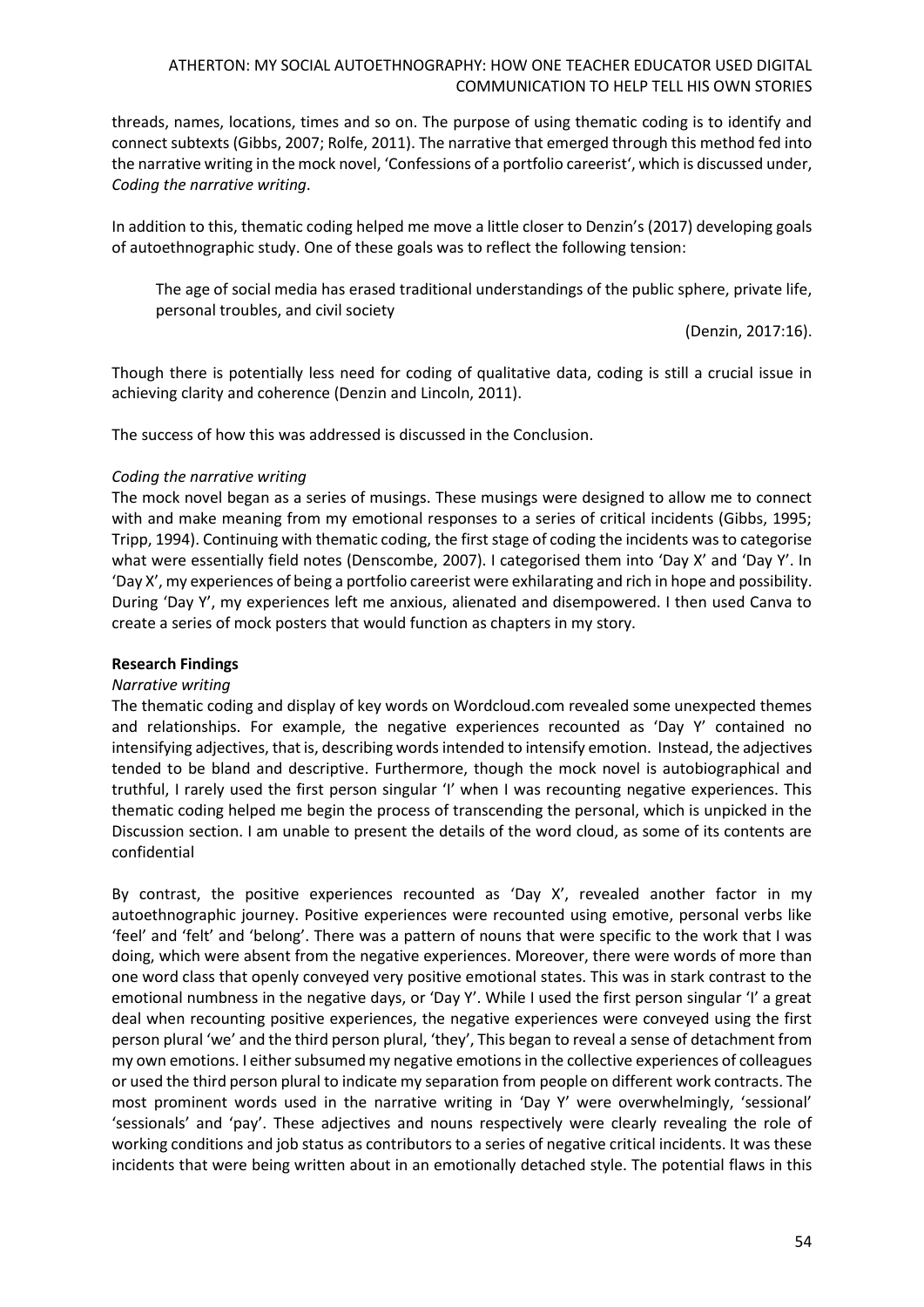interpretation will be explored in the Discussion section.

# *Twitter Analytics data*

I used Twitter Analytics to display my Twitter activity over a six month period. I chose this period as a protracted critical incident, as it represented a transitional stage in my working patterns, where I was essentially a portfolio careerist with multiple revenue streams and diverse skillset. The initial quantitative metrics are displayed in Fig A. To understand the reasons for the ebbs and flows in my Twitter activity, I then created the following categories: images, video, emojis, tagging, mentioning in pics and links. These findings are displayed in Fig. B.

| <b>Month</b> | <b>Total page</b><br>impressions | <b>Total tweets</b> | Top tweets by page impressions |
|--------------|----------------------------------|---------------------|--------------------------------|
| Jan 2020     | 43000                            | 173                 | 4526                           |
| Dec 2019     | 19000                            | 70                  | 4192                           |
| Nov          | 22000                            | 66                  | 7739                           |
| Oct          | 20000                            | 57                  | 4006                           |
| Sept         | 6600                             | 25                  | 272                            |
| Aug          | 6200                             | 26                  | 1054                           |
| July         | 32000                            | 71                  | 9412                           |

**Figure A.** Twitter Analytics – quantitative.

In Fig. A., the disparities between the volume of my Twitter activity is reflected through metrics such as total page impressions for each month, number of tweets and top tweets by page impressions (or number of people who view each tweet). The next stage of categorising the Twitter Analytics was to link the numbers to the conventions of tweets, for example: images, video, emojis used, tagging, mentioning in pics and links. This could help me triangulate the data from both Twitter and the narrative writing and also the literature.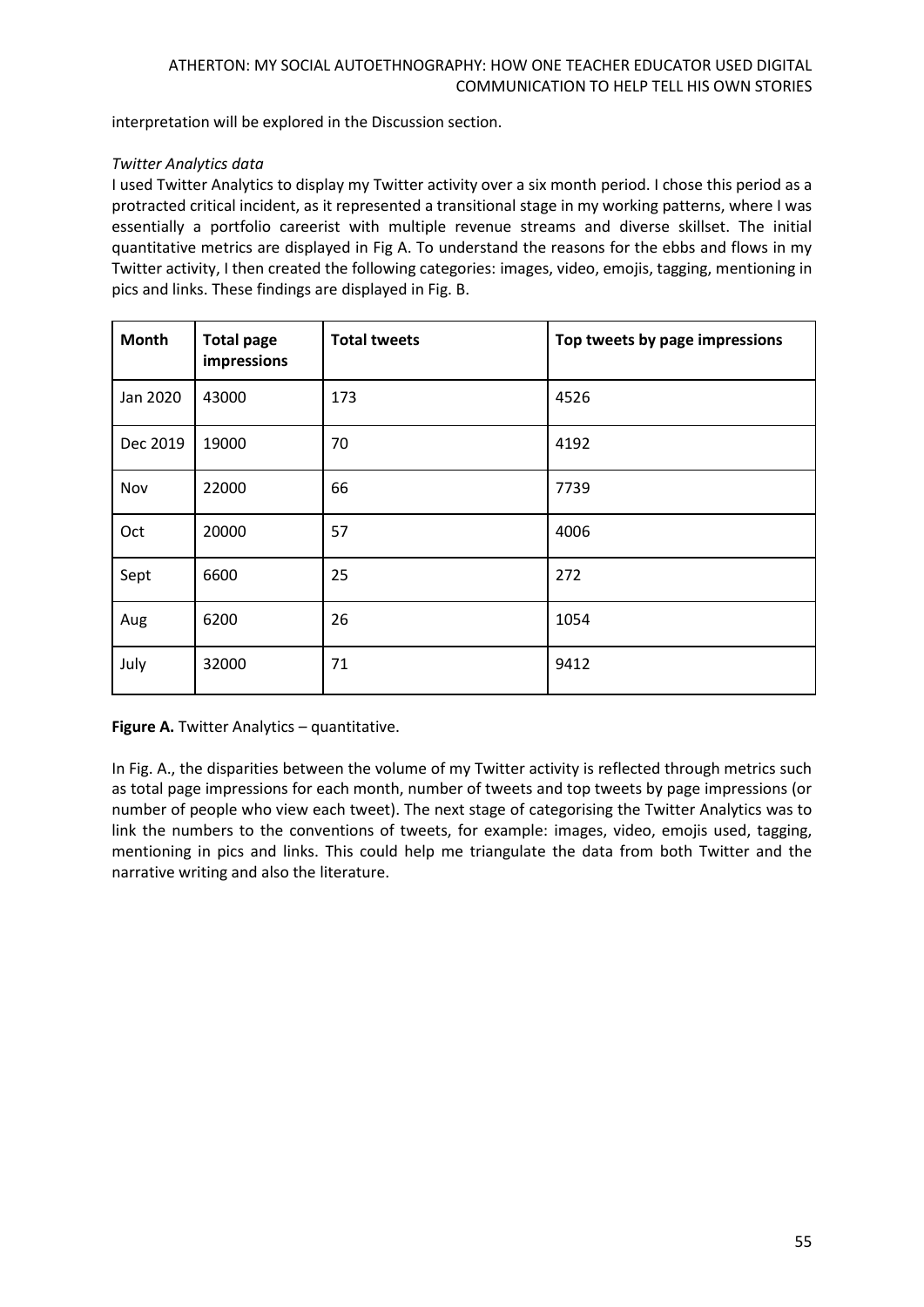The findings are summarised in Fig B below:

| <b>Month</b> | <b>Total page</b><br>impressions | Top tweets by<br>page impressions | <b>Conventions of tweets</b>                                                                                                                                                                    |
|--------------|----------------------------------|-----------------------------------|-------------------------------------------------------------------------------------------------------------------------------------------------------------------------------------------------|
| Jan 2020     | 43400                            | 4588                              | High volume of tweets (157).<br>Tagging of influencers (that is, people who are<br>influential on Twitter).<br>Counterintuitive, playful images<br>3 hashtags: #education #edutwitter #teaching |
| Dec 2019     | 18300                            | 4192                              | Provocative, autobiographical images from my<br>PPT.<br>Tagging of influencer.                                                                                                                  |
| Nov          | 26900                            | 7739                              | Counterintuitive, playful image<br>#TuesdayThoughts #puns                                                                                                                                       |
| Oct          | 19600                            | 4006                              | Tagging of a conference I was speaking at. 3<br>emojis. Informal tone.<br>#conference #edtech #mondaythoughts                                                                                   |
| Sept         | 5910                             | 272                               | Message about lying low.<br>1 emoji. #mondaythoughts #unplug #Focus                                                                                                                             |
| Aug          | 6524                             | 1054                              | Photo of me and the person I had met. Tagging<br>of a large organisation and the person I had<br>met.<br>3 emojis.<br>#edtech #teaching                                                         |
| July         | 31600                            | 9412                              | Video of me, tagging the organisation that I was<br>visiting. 3 emojis.<br>#getintoteaching #NQT                                                                                                |

**Figure B.** Twitter Analytics plus conventions.

These categories not only helped me understand why certain tweets were more engaging than others but also how this social media activity was a representation of my emotions and social situation. The details in the right hand column of Fig. B denote some self-evident details about the conventions of the more successful of my tweets, notably that the use of thoughtful hashtags helps improve visibility and engagement. What the number of tweets in Fig A and all of the data in Fig B reflect, is the level of confidence and belonging that I was feeling at the date of my Twitter activity. My narrative writing effectively provides field notes that match the confidence and optimism that I felt through a sense of belonging in January 2020 and July 2019. That confidence empowered me to reach out to influencers and be playful with visual and verbal language. When my work situation was making me feel vulnerable and isolated, my Twitter activity writing reflected this but my social media profile was significantly lower.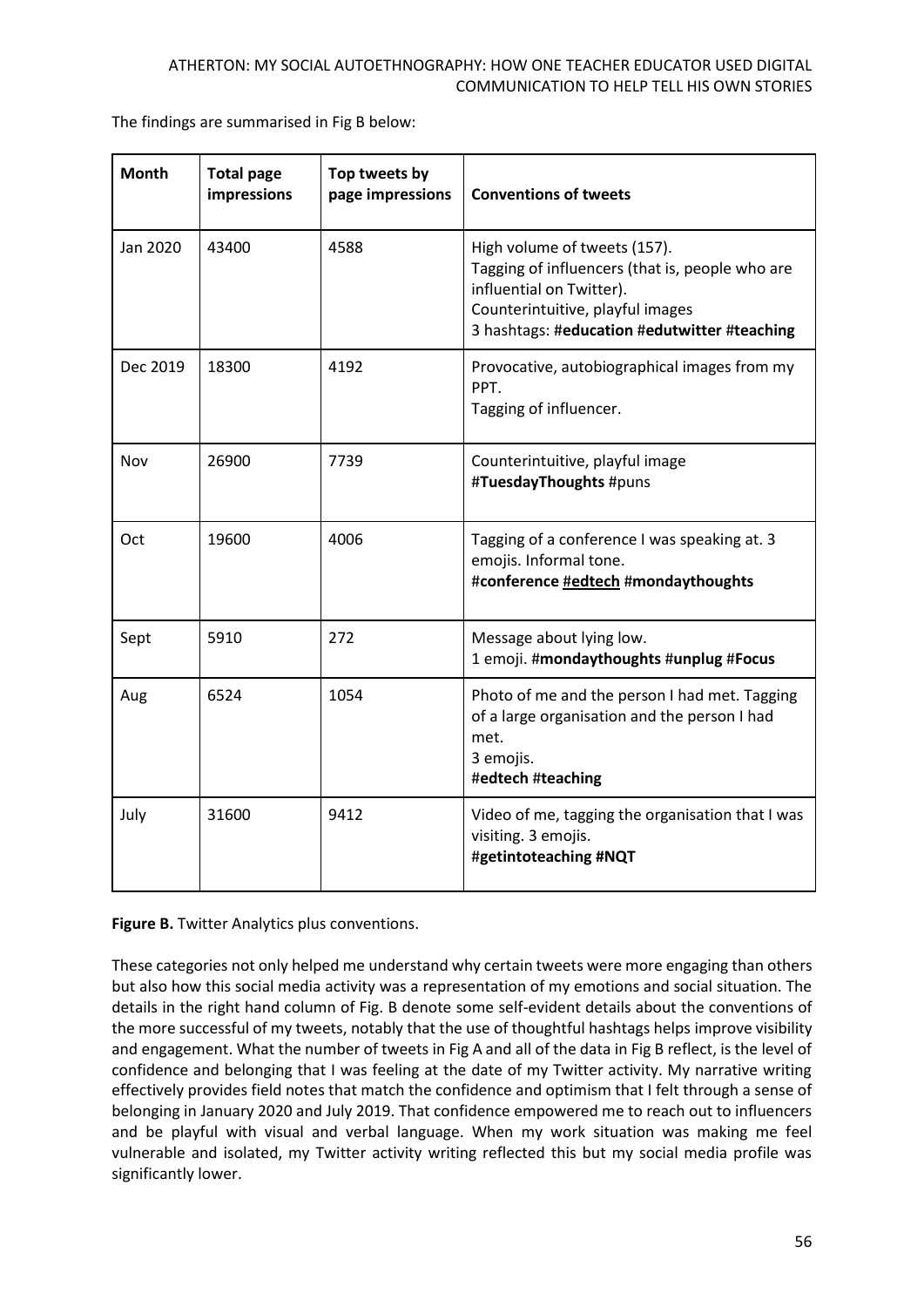Both sets of data allowed me to develop some generalisations and hypotheses. These will be discussed and triangulated with the literature in the next section.

### **Discussion**

The thematic coding of the mock novel enabled the researcher to identify themes and subtexts (Rolfe et al, 2011). An analysis of the qualitative data helps give meaning to real feelings and emotions. Analysis helps locate the data within a 'three dimensional narrative inquiry space' (Clandinin and Connelly, 2000, pp131). The need to answer the 'so what?' question was also a crucial factor in analysing the data (Rolfe, et al., 2011; Brookfield, 1995). One of the answers to these 'so what?' questions emerged through the thematic coding (Rolfe, et al, 2011). In essence the narrative writing and outward facing content (that is, tweets) started to merge and form a coherent piece of performative autoethnography (Spy, 2000; 2009).

# *Performative elements of my autoethnography*

This study proposes that an essentially performative autoethnography has enabled the researcher to engage in a kind of online cartography, which is a virtual narrative mapping. Though this notion is problematised by the increasing diversity and freedom adopted by autoethnographers in telling their stories (Wall, 2008; Denzin and Lincoln, 2011), the importance of representation can also be viewed as crucial here. Indeed, Denzin and Lincoln (2011) propose that nothing exists beyond representation. This representation through mapping out personal experiences creates a central tension between the physical self and the virtual self. Data from the physical self may arise from recounting experiences of delivering at conferences, lecturing and supporting students. It is the data from the online self that may become further problematised, as it is necessarily performative, mediated by the means of communication and potentially refracted by users and interactants (Gatson, 2011, in Denzin and Lincoln, 2011). This mediation, of course, can risk subjectivity and dilution.

Early career teachers may embrace the notion of teaching as performance. They may also view the self and the body as valid data in evaluating their journey. At this stage, it feels appropriate to switch from the impersonal, generic third person to the subjective first person, 'I'. Though performative autoethnography may be problematised by the challenge to define it, I propose that this epistemological shapeshifting offers opportunities for the researcher to be creative and embrace a fluid sense of the self (Spry, 2009; De Vries, 2006). One element of this fluid self could be explained through the idea of the social bricoleur (Hebdige, 1979), which is a theory emerging from analysis of the data and the literature on digital communication.

# *The social bricoleur and evocative autoethnography?*

This section references the earlier content on using social media interactions as a dataset for autoethnographic study. This dataset forms critical incidents which are analysed using grounded theory as a methodology. I am motivated here to pursue some problematical notions, all of which will necessitate incorporating elements of evocative autoethnography. One of these elements that lends itself to evocative autoethnography is the desire to identify and reflect on emotions that I have been experiencing while occupying a fragmented occupational space.

As a by-product to this, I would like to explore how my public face on social media is both a narrative construction and an imaginative reconstruction. It is necessary to view this through the lens of the broader issues of digital autoethnography. In this way, the research may better reflect the changing ways in which educators are conducting themselves as they are immersed in digital culture (Dunn and Myers, 2020; Atay, 2020). In that sense, my social media interactions create a sense of a social *bricoleur* (Hebdige, 1979). If a bricoleur reforms meaning from disparate, sometimes incongruous elements, I propose that the social bricoleur takes this a step further. By chronicling their working lives partly as a performative autoethnography, the social bricoleur resists categorisation and imposes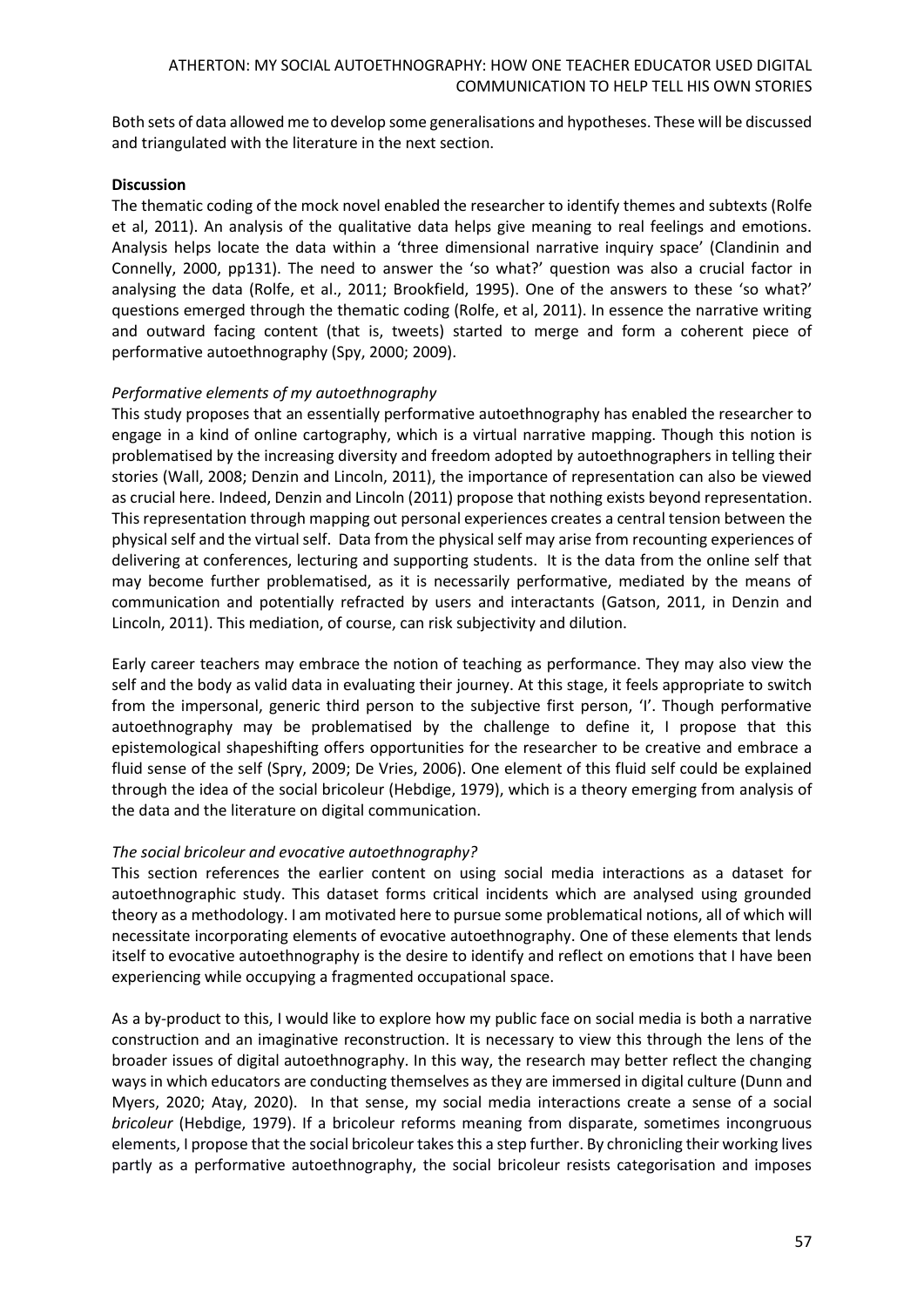order (Baker & Nelson, 2005, in Di Domenico et al, 2010). Subsequently, I am driven to explore the extent to which these narrative constructions and reconstructions exist in a political and ideological space. Is it possible to debate these political issues objectively? In addition to this, how can an exposition of one lived experience help the excluded find a voice and understand the meaning and context of my experiences (McIlveen, 2008)?

# **Conclusions and further work**

This paper was designed to critique and contextualise the process of autoethnography as a way of making meaning from the diverse and complex skills and roles of one teacher educator. In terms of the research questions, analysis of the data helped the researcher address one of Mitchell, Weber and O'Reilly Scanlon's (2005), questions:

Just who do we *think* we are? (Mitchell et al. cited in Pourreau, 2014. P.1). The ways in which analysis of the data revealed hitherto uncovered truths, added validity to the study (Denscombe, 2007). With that in mind, the research could help other educators in a variety of ways:

- Performative
- Therapy
- Using self study to clarify the subject's position as a researcher (DeVries, 2006).
- Self efficacy
- Empowerment through finding a voice

#### *Strengths of the research*

Before making a judgement on the findings, it should be emphasised that part of the value and validity of this autoethnographic study has been in the iterative journey, not the destination. The journey has been in providing a space to explore and validate aspects of the researcher's work and social persona. The narrative writing and idea of the social bricoleur helped achieve the purpose of bricolage originally proposed by Hebdige (1979). That is, it helped the researcher understand and develop their identity through potentially disparate and mediated cultural artefacts. This helped fuse the autobiographical with the cultural, social and political (Denzin, 2017). Grounded theory succeeded in helping me sharpen the focus of the *mesearch* and give it more legitimacy through theory (Nash and Badley, 2011; Campbell, 2017). The thematic coding helped reveal unexpected results, which helped to explain my own experiences and feelings (Denzin and Lincoln, 2011; Rolfe at al., 2011). When the quantitative metrics of Twitter Analytics were analysed, they only became truly meaningful when I re-examined my own autobiographical truths. This may suggest that narrative writing and creative freedom could help form a more powerful representation of the social world than the more conventional analysis of empirical data (Denzin, 2017; Spry, 2009; Denscombe, 2007).

In terms of achieving the goals of autoethnographic study, the study helped confirm Denzin's (2017) argument, about the need to explore and interrogate new ways of critical qualitative inquiry. The use of autoethnography and thematic coding helped the researcher interrogate the micro of one person's experiences, rather than skirting over the macro of big data (Fuchs, 2017; Atherton, 2019a).

# *Limitations of the research*

The creative freedom that autoethnography allows raised several questions. For example, should there be any additional data at all when narrative writing could constitute the data? If the data collection starts with narrative writing, is there a danger of subjectivity running through the entire piece? The use of thematic coding of data on Twitter Analytics may have helped identify some patterns but perhaps a longitudinal study might reveal more meaningful trends amid the data. Autoethnography, therefore, will always be grappling with the tension between how reflexivity attempts to explain the social world and the risk of subjectivity or even researcher bias (Denscombe, 2007).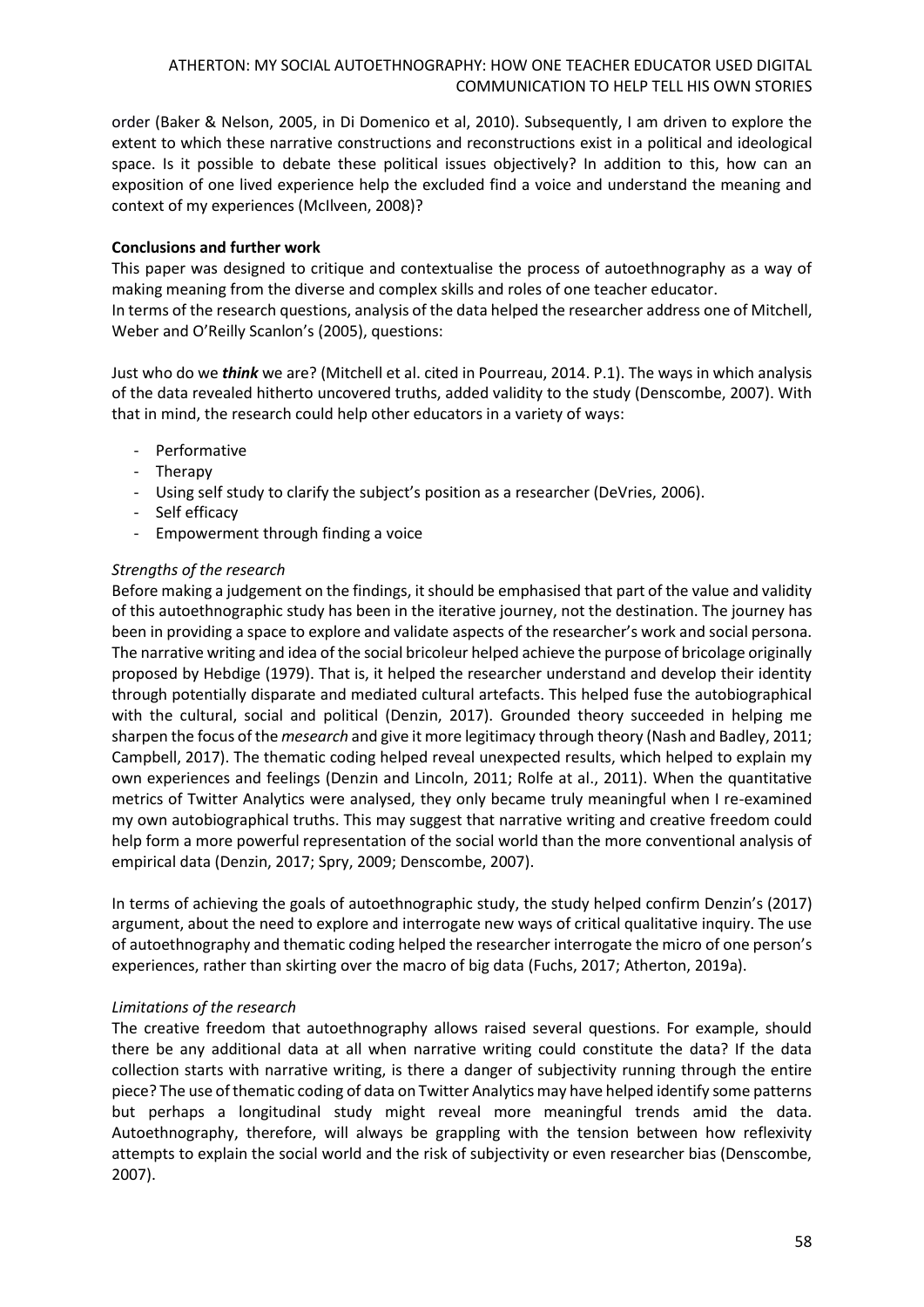# *Usefulness of the research for educators and further work*

A supplementary question that the paper has raised is the potential for trainee teachers, even N.Q.Ts (newly qualified teachers) to deploy autoethnography as a way of making sense of their potentially dizzying new role. Future work could examine autoethnography as a way of helping N.Q.T.s and R.Q.T.s (recently qualified teachers) make their support more personalised. As the DfE (Department for Education) rolls out their Early Career Framework in 2021, early career teachers will be given a structured programme of support, underpinned by the Teachers' Standards (DFE, 2013). After the 2020 lockdown, teachers will have made significant strides in their digital capabilities but will have also experienced emotions that they will need to unpack. Articulating how the increase in remote communication and supervision made them feel could provide much needed succour in a time of crisis. Moreover, the concept of teacher wellbeing is likely to be given greater prominence as the 2020s progress, in an attempt to address the volume of teachers leaving the profession and the emotional fallout from Covid-19. Given the inevitable convergence of so many aspects of technology enhanced learning and mediated digital culture (Atay, 2020), the post-Covid world of education may be ripe for exploration through the *mesearch* of self study, the rigour of qualitative research and the transparency and relatability of *wesearch* (Nash and Bradley, 2011; Campbell, 2017).

# **References**

- Adams, T. (2006) 'Seeking father: Relationally reframing a troubled love story', *Qualitative Inquiry,*  12(4), pp. 704-723.
- Anderson, L. (2006) 'Analytic Autoethnography', *Journal of Contemporary Ethnography*, 35(4), pp.373-395. Available at: https://journals.sagepub.com/doi/pdf/10.1177/0891241605280449 (Accessed: 31 October. 2019).
- Atay, A. (2020) What is Cyber or Digital Autoethnography?. *International Review of Qualitative Research*, Available at[: https://10.1177/1940844720934373.](about:blank) (Accessed: 2 August 2020).
- Atherton, P. (2018a) *50 ways to use technology enhanced learning in the classroom*. 1st ed. London: Sage Publications Ltd.
- Atherton, P. (2018b) 'More than just a quiz: how Kahoot! can help trainee teachers understand the learning process', *Teacher Education Advancement Network Journal*, 10(2), pp. 29-39. Available at[:](http://insight.cumbria.ac.uk/id/eprint/3926/) <http://insight.cumbria.ac.uk/id/eprint/3926/> [Accessed: 29 October 2019].
- Atherton, P. (2019a) Autoethnography: How I became a tech double agent. In *The Annual Conference for Research in Education – ACRE Beyond the Neoliberal University: Re-Thinking Higher Education* 16th-17th July. Faculty of Education, Edge Hill University, UK. (Unpublished)
- Atherton, P.(2019b) 'Bridging the chasm a study of the realities of Edtech use among trainee teachers', *TEAN journal*, 11(4), pp. 80-95. Available at[:](http://ojs.cumbria.ac.uk/index.php/TEAN/article/view/575) <http://ojs.cumbria.ac.uk/index.php/TEAN/article/view/575> (Accessed: 21 January 2020).
- Atkinson, P. A., Coffey, A. and Delamont, S. (1999) 'Ethnography: Post, past and present', *Journal of Contemporary Ethnography* 28, pp.460-71.Available at[:](https://journals.sagepub.com/doi/abs/10.1177/089124199028005004) [https://journals.sagepub.com/doi/abs/10.1177/089124199028005004.](https://journals.sagepub.com/doi/abs/10.1177/089124199028005004) (Accessed: 30 October 2019).

Baudrillard, J. (1983) Simulations. New York: Semiotext[e].

- BERA (2011) Revised Ethical Guidelines for Educational Research. Macclesfield: British Educational Research Association.
- Belgrave, L. and Seide, K. (2019) Coding for Grounded Theory. *The SAGE Handbook of Current Developments in Grounded Theory*, pp.167-185. Available at:

[https://doi.org/10.4135/9781526485656.n10.](https://dx.doi.org/10.4135/9781526485656.n10) (Accessed: 30 January 2020].

- Berthoff, A. (1978) 'Towards a Pedagogy of Knowing' *Freshman English News,* 7(1), pp. 1-13. Available at[:](http://www.jstor.org/stable/43518539) [http://www.jstor.org/stable/43518539.](http://www.jstor.org/stable/43518539) (Accessed: 29 October 2019).
- Bochner, A. P. (2012) 'On first person narrative scholarship: Autoethnography as acts of meaning. Narrative Inquiry', 22, pp. 155-164. Available at: [https://doi.org/10.1075/ni.22.1.10boc.](https://doi.org/10.1075/ni.22.1.10boc) (Accessed: 31 October 2019).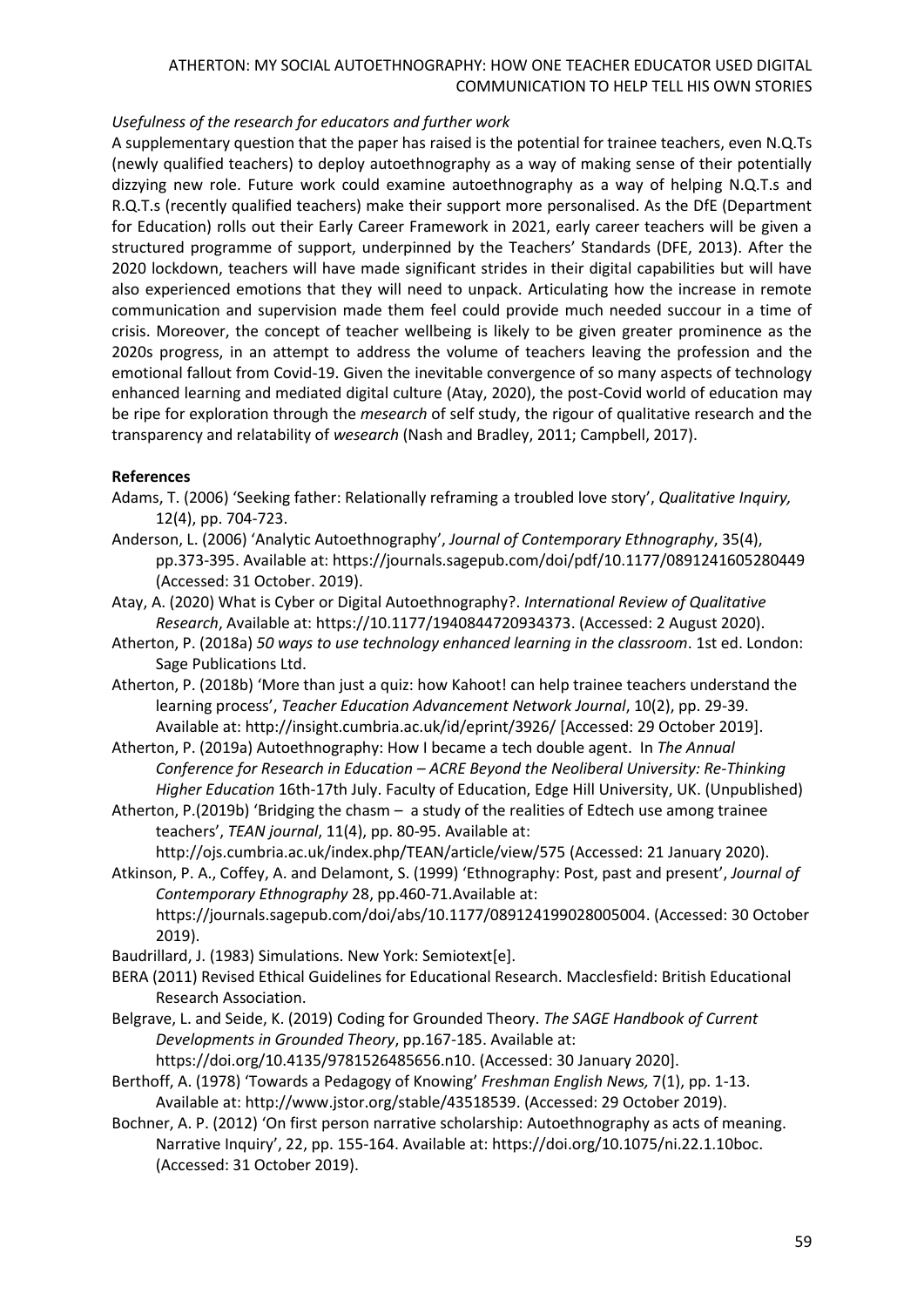Bochner, Arthur P. (2013) Putting Meanings into Motion: Autoethnography's Existential Calling, in Holman Jones, S., Adams, T.E. and Ellis C. (eds.) *Handbook of Autoethnography*. Walnut Creek: Left Coast Press, pp. 50-56.

Brookfield, S. (1995) *Becoming a critically reflective teacher*. San Francisco, CA: Jossey-bass.

- Campbell, E. (2017) *"Apparently Being a Self-Obsessed C\*\*t Is Now Academically Lauded": Experiencing Twitter Trolling of Autoethnographers*. Qualitative-research.net. Available at: http://www.qualitative-research.net/index.php/fqs/article/view/2819/4151 [Accessed 21: January 2020].
- Chang, H. (2009) *Autoethnography as method*. London: Routledge.
- Charmaz, K. (2009) Shifting the Grounds: Constructivist Grounded Theory Methods for the Twentyfirst Century, in Morse, J., Stern, P., Corbin, J., Bowers, B., Charmaz, K., and Clarke, A. *Developing Grounded Theory: The Second Generation*. Walnut Creek, CA: Left Coast Press.
- Clandinin, J and Connelly, F. (2000) *Narrative Inquiry*. San Francisco. Jossey Bass.
- Denscombe, M. (2007) *The Good Research Guide*. Maidenhead: Open University Press.
- Denzin, N and Lincoln, Y. (2011) *The Sage Handbook of Qualitative Research*. London: Sage.
- Denzin, N. (2017) 'Critical Qualitative Inquiry. *Qualitative Inquiry*,' 23(1), pp.8-16. Available at: https://doi.org/10.1177/1077800416681864 (Accessed: 21 January 2020).
- de Vries, B. (2006) Reflective narration with e-mail: Issues concerning its implementation, in Dettori, G., Gianetti, T., Paiva, A. and Vaz, V. (Eds.) *Technology-mediated narrative environments for learning.* Rotterdam, the Netherlands: Sense Publishers. pp. 41-54.
- DfE (2013) *Teachers Standards Guidance for School Leaders, School Staff and Governing Bodies*. London: DfE, Crown copyright.
- DfE (2019) *Supporting Early Career Teachers*. London: DfE, Crown copyright.
- Di Domenico, M., Haugh, H. and Tracey, P. (2010) 'Social Bricolage: Theorizing Social Value Creation in Social Enterprises', *Entrepreneurship Theory and Practice*, 34(4), pp.681-703. Available at[:](https://journals.sagepub.com/doi/pdf/10.1111/j.1540-6520.2010.00370.x) <https://journals.sagepub.com/doi/pdf/10.1111/j.1540-6520.2010.00370.x> (Accessed: 30 October 12019).
- Duncan, M. (2004) 'Autoethnography: critical appreciation of an emerging art', *International Journal of Qualitative Methods*, 3-4(3), pp. 1-14. Available at: www.ualberta.ca/ , iigm/backissues/3 4/pdf/duncan.pdf (Accessed: 30 October 12019).
- Dunn, T. and Myers, W. (2020) 'Contemporary Autoethnography Is Digital Autoethnography', *Journal of Autoethnography*, 1(1), pp.43-59. Available at: <https://doi.org/10.1525/joae.2020.1.1.43> (Accessed: 6 August 2020).
- Ellis, C. and Flaherty, M.G. (eds.) (1992) *Investigating subjectivity: Research on lived experience.* Newbury Park, CA: Sage. pp.79-102.
- Ellis, C. and Bochner, A. P. (2000) Autoethnography, personal narrative, reflexivity, in Denzin, N. K., Lincoln, Y. S. (eds.) *Handbook of qualitative research 2nd edition.* Thousand Oaks, CA: Sage. pp. 733–768.
- Ellis, C. and Bochner, A. (2006) 'Analyzing Analytic Autoethnography', *Journal of Contemporary Ethnography*, 35(4), pp.429-449. Available at: https://www.researchgate.net/profile/Carolyn\_Ellis/publication/249714199\_Analyzing\_Analyt ic\_AutoethnographyAn\_Autopsy/links/5554c55908ae6943a871adeb.pdf (Accessed: 02 October 2019).
- Ellis, C. (2007) 'Telling Secrets, Revealing Lives', *Qualitative Inquiry*, 13(1), pp.3-29. Available at: <https://doi.org/10.1177/1077800406294947> (Accessed: 02 August 2020).
- Ellis, C and Bochner A. (2010) On Autoethnography. . . We Can Tell You Stories: Politics, Pleasure and Pain in Qualitative Inquiry: The Fourth Israeli Interdisciplinary Conference of Qualitative Research. Ben-Gurion University of the Negev, 17-18 November. Negev: Ben-Gurton University.
- Ellis, C; Adams, T E. and Bochner, A P. (2011) 'Autoethnography: An overview. *Forum Qualitative Sozialforschung / Forum: Qualitative Social Research'*, 12(1), Art. 10. Available at: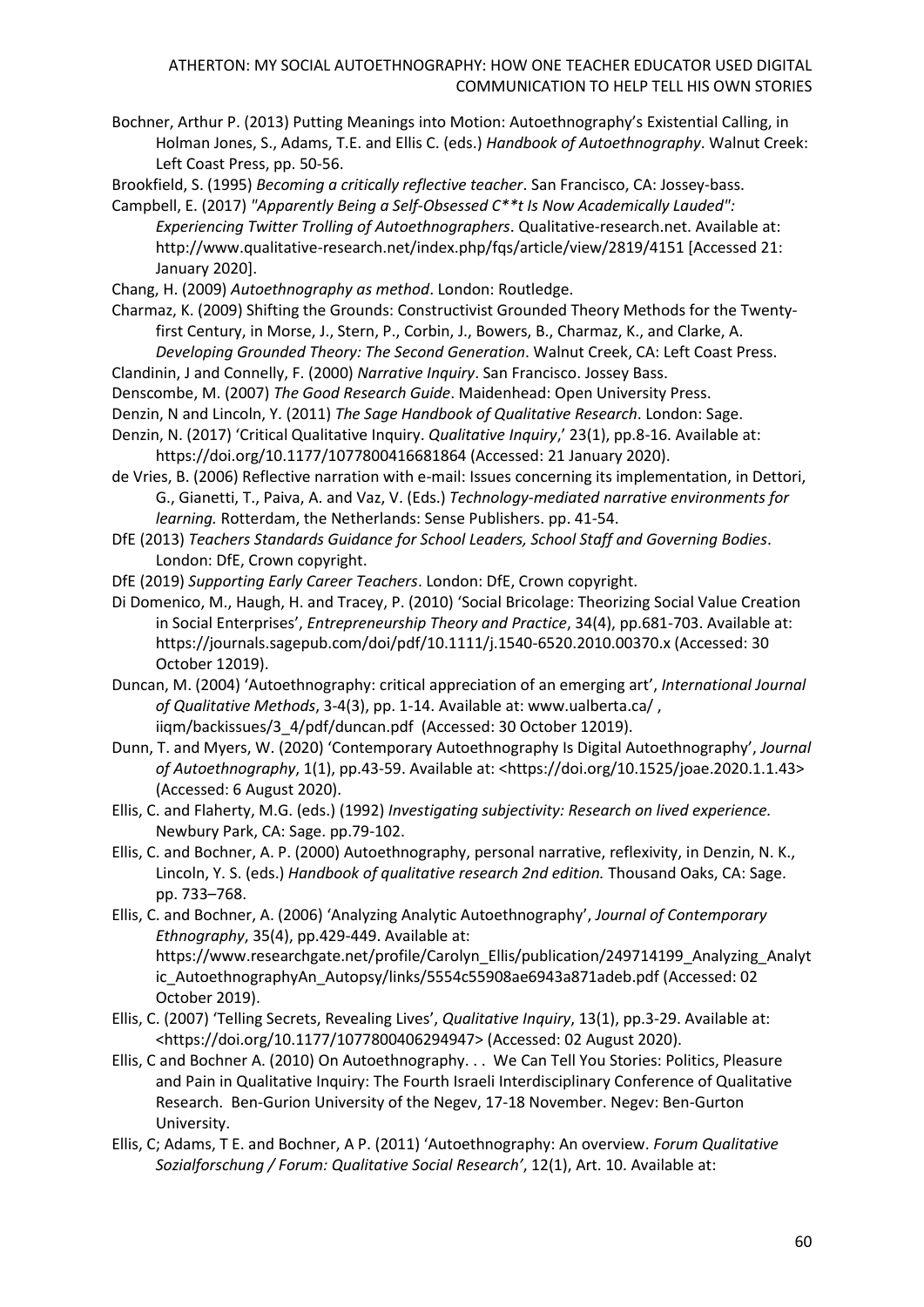<http://dx.doi.org/10.17169/fqs-12.1.1589> (Accessed: January 21, 2020).

Ettorre, E. (2016) *Autoethnography as feminist method*. London: Routledge.

- Fuchs, C. (2017) 'From digital positivism and administrative big data analytics towards critical digital and social media research!, *European Journal of Communication*, 32(1), pp.37-49.Available at[:](https://doi.org/10.1177%2F0267323116682804) [https://doi.org/10.1177/0267323116682804.](https://doi.org/10.1177%2F0267323116682804) (Accessed: 31 October 2019].
- Gibbs, G. (1988) Learning by Doing. A Guide to Teaching and Learning Methods. FEU Available at: [http://gdn.glos.ac.uk/gibbs/index.htm\)](http://gdn.glos.ac.uk/gibbs/index.htm). (Accessed: 03 August 2020).
- Gibbs, G. R. (2012) *4 Thematic coding and categorizing. Analyzing Qualitative Data*. London: SAGE Publications.
- Greene, M. (1994) 'Carpe diem: The arts and school restructuring', *Teachers College Record*, 95(4), pp. 494–495.
- Gubrium, J. and Holstein, J. (1997) Narrative practice and the coherence of personal stories', *The Sociological Quarterly*, 39(1), pp.'163-187. Available at:

[https://www.sfu.ca/cmns/courses/2012/801/1-](https://www.sfu.ca/cmns/courses/2012/801/1-Readings/Gubrium%20Holstein%20Narrative%20practices.pdf)

[Readings/Gubrium%20Holstein%20Narrative%20practices.pdf.](https://www.sfu.ca/cmns/courses/2012/801/1-Readings/Gubrium%20Holstein%20Narrative%20practices.pdf) (Accessed: 21 January 2020].

Hayes, M., Sameshima, P. and Watson, F. (2015) 'Imagination as Method', *International Journal of Qualitative Methods*, 14(1), pp.36-52. Available at[:](https://doi.org/10.1177%2F160940691501400105)

[https://doi.org/10.1177/160940691501400105.](https://doi.org/10.1177%2F160940691501400105) (Accessed: 31 October 2019).

- Heehs, P. (2013) *Writing the Self: Diaries, Memoirs and the History of the Self*. London: Bloomsbury Academic.
- Hebdige, D. (1979) *Subculture: The Meaning of Style*. London: Routledge
- Holman Jones, S., Adams, T. and Ellis, C. (2013) *Handbook of autoethnography*. Abingdon, Oxon: Routledge.
- McIlveen, P. (2008) 'Autoethnography as a method for reflexive research and practice in vocational psychology', *Australian Journal of Career Development*, 17(2), pp. 13-20. Available at[:](http://citeseerx.ist.psu.edu/viewdoc/download?doi=10.1.1.585.4287&rep=rep1&type=pdf) <http://citeseerx.ist.psu.edu/viewdoc/download?doi=10.1.1.585.4287&rep=rep1&type=pdf> (Accessed: 21 January 2020).
- Muncy, T. (2010) *Creating Autoethnographies*. London: Sage Publications.
- Nash, R. and Bradley, D. (2011) *MeSearch and ReSearch: A Guide for Writing Scholarly Personal Narrative*. Charlotte, NC: Information Age Publishing.
- Pithouse, K. (2007) *Learning through teaching: A narrative self‐study of a novice teacher educator*. Unpublished PhD thesis. University of KwaZulu‐Natal.
- Pourreau, L. (2014) 'Analyzing Flying Chameleons: Using Autoethnography to Explore Change in the Female Educator', *The Qualitative Report*, *19*(51), pp. 1-22. Available at[:](https://nsuworks.nova.edu/tqr/vol19/iss51/2)

[https://nsuworks.nova.edu/tqr/vol19/iss51/2.](https://nsuworks.nova.edu/tqr/vol19/iss51/2) (Accessed: 20 January 2020).

- Punch, K. (2014) *Introduction to Research Methods in Education*. 2nd ed. London: Sage Publications.
- Richardson, L. and St. Pierre, E. A. (2005) Writing. A Method of Inquiry, in: Denzin, N. K. and Lincoln, Y. S. (eds.) *The Sage Handbook of Qualitative Research*. Thousand Oaks, CA: Sage Publications Ltd. pp. 959–978.
- Rolfe, G., Jasper, M. and Freshwater, D. (2011) *Critical reflection in practice*. Basingstoke: Palgrave Macmillan.
- Rorty, R. (1982) *Consequences of pragmatism.* Minneapolis, MN: University of Minnesota Press
- Rosen, H. (1998) *Speaking from Memory a guide to autobiographical acts and practices*. London: Trentham Books.
- Salmon, G. (2019) 'May the Fourth Be with you: Creating Education 4.0', *Journal of Learning for Development*, 6(2), pp. 95-115. Available at:

[https://jl4d.org/index.php/ejl4d/article/view/352.](https://jl4d.org/index.php/ejl4d/article/view/352) (Accessed: 31 June 2020).

Sparkes, A.C. (2000) 'Autoethnography and narratives of self: reflections on criteria in action,' *Sociology of Sport Journal*, 17, pp. 21-41. Available at:

- <https://doi.org/10.1123/ssj.17.1.21> (Accessed: 31 October 2019).
- Spry. T. (2009) 'Bodies of/as Evidence in Autoethnography,' *International Review of Qualitative*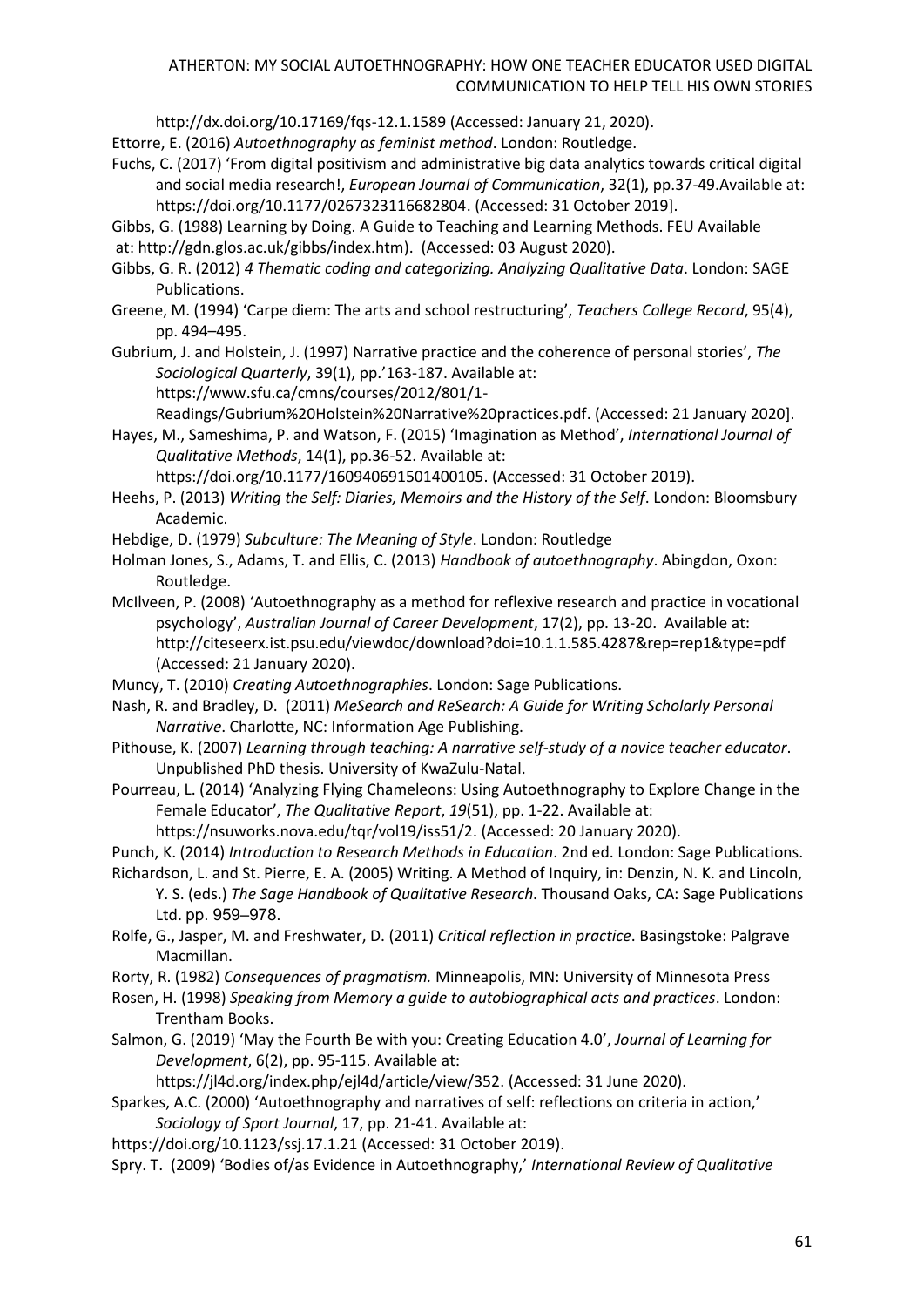*Research,* 1(4), pp. 603-10. Available at: [www.jstor.org/stable/10.1525/irqr.2009.1.4.603.](http://www.jstor.org/stable/10.1525/irqr.2009.1.4.603) (Accessed: 30 January 2020).

Spry, T. (2000b) *Writing and Performing Autoethnography*. London: Routledge.

- [Struthers, J.](https://www.emerald.com/insight/search?q=John%20Struthers) (2014) 'Analytic autoethnography: one story of the method', *Theory and Method in Higher Education Research II* (*International Perspectives on Higher Education Research,* 10, pp. 183-202. Available at[:](https://doi.org/10.1108/S1479-3628(2014)0000010015) [https://doi.org/10.1108/S1479-3628\(2014\)0000010015.](https://doi.org/10.1108/S1479-3628(2014)0000010015) (Accessed: 31 October 2019).
- Tessem, B., Bjørnestad, S., Chen, W. and Nyre, L., 2015. Word cloud visualisation of locative information. *Journal of Location Based Services*, [online] 9(4), pp.254-272. Available at: <https://www.tandfonline.com/doi/full/10.1080/17489725.2015.1118566> [Accessed 29 September 2020].
- Tripp, D. (1994) 'Teachers' lives, critical incidents, and professional practice', *International Journal of Qualitative Studies in Education*, 7(1), pp.65-76. Available at: <https://doi.org/10.1080/0951839940070105> (Accessed: 03 August 2020).
- Wall, S. (2008) 'Easier Said than Done: Writing an Autoethnography', *International Journal of Qualitative Methods*, 7(1), pp.38-53. Available at: https://journals.sagepub.com/doi/pdf/10.1177/160940690800700103 (Accessed: 21 January 2020].
- Wall, S. (2016) 'Toward a Moderate Autoethnography', *International Journal of Qualitative Methods*, 15(1), pp. 1-9. Available at:

https://journals.sagepub.com/doi/full/10.1177/1609406916674966# (Accessed: 21 January 2020).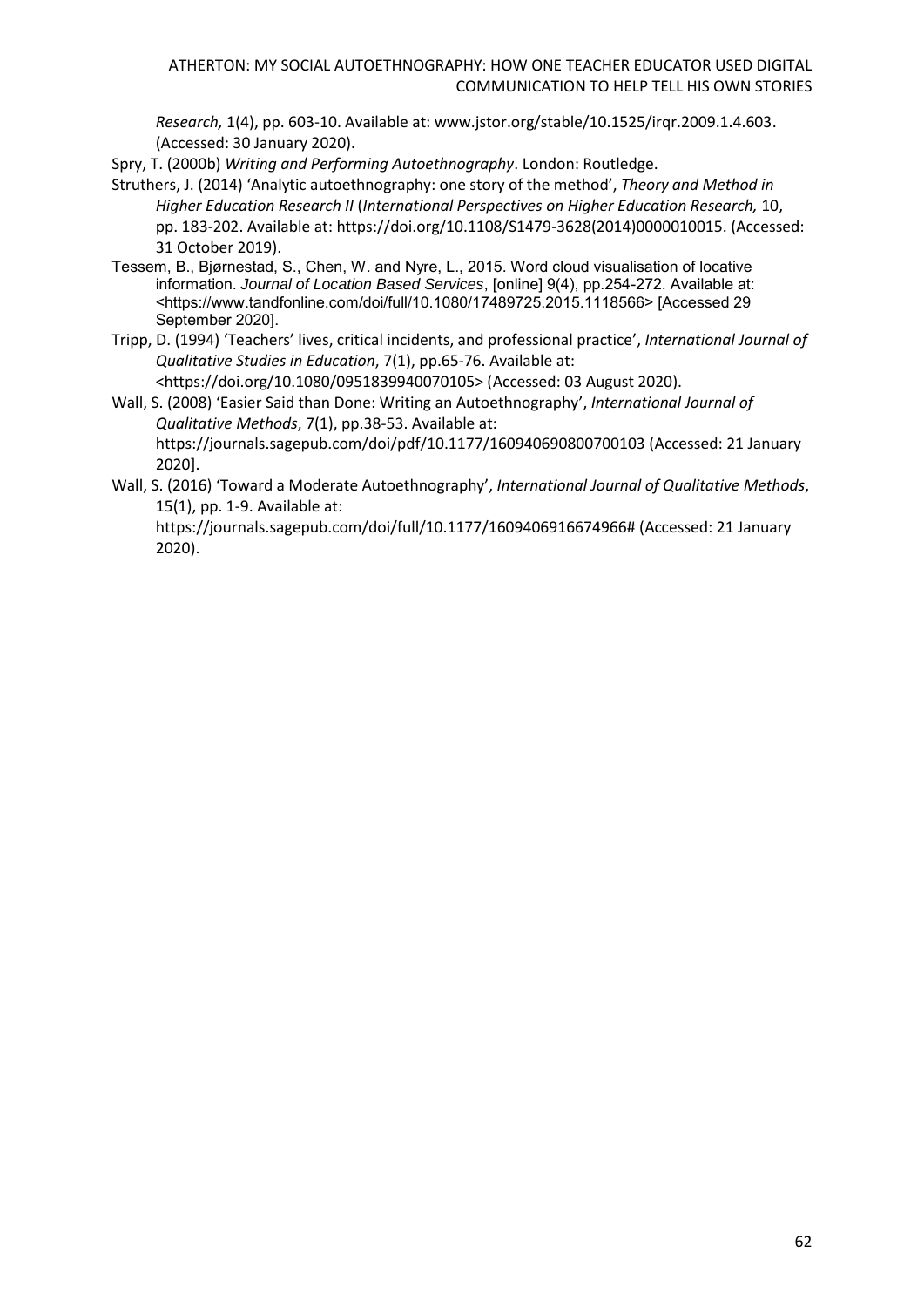# **Appendix A: Narrative writing**

**The following extract from a mock novel. Names and places have been changed to ensure anonymity. No incidents relate to my current employer**

# *Day X*

*I've been headhunted to do some consultancy work, based on my book and my social media presence. The work will be very well-paid. The gleaming skyscrapers of the City of London soar up around me. For the first time, I am going to attempt to belong in this rarefied milieu. I have a meeting booked at 8.30, then a day's planning for the work that I have been commissioned to do. I usually feel imposter syndrome when asked to raise my game - we all do. But this is different. Whatever I'm asked to do, I feel I can do it, with skill, grace and autonomy.*

*I sign in and wait at reception and try to act natural. All I can see are impossibly cool people doing impossibly cool jobs. It looks like I always imagined the inside of Google to look. There is colour, design and laughter. Staff prance and bounce into open-plan spaces. It smells like vibrancy and freshness. I'm given a tour of the company. I feel like I'm hovering, propelled by strong, warm air that makes. I'm centred and super confident.*

*This is me!*

*If I close my eyes and think of this day now, I see bright colours, I feel energy. My spine straightens and softens and it feels like there's more air in the room.* 

*Fashion-forward staff give me warm handshakes and engaging eye contact. "Hey, I've heard a lot about you!" "Really excited to finally meet you". Generous laughter is never far away. The day's work is unremittingly joyous:*

*I'm in charge of this, leading that; I've written this great book, I'm coordinating that.* 

*I can, I will, I am. I'm good at this, I belong, where is this going? There are so many possibilities, like a sunrise over a delicious metropolis.*

*Free coffee, free flavoured water and smoothies. Free delicious lunch from an organic food emporium, the inside of which gave every sense a tickle, a crackle, a hum, a stroke, a tingle. Everyone is generous with their time and builds rapport with alacrity. At the end of the day, a colleague asks me if I'd like a beer, which is freely available on tap.*

*I say no.*

*I don't want to take it too far.*

*On the train home, I responded to emails from my lovely job as a teacher educator.*

*I saw a tweet from one of my dear contacts and Twitter friends. She said this:*

*I just had a flashback to when I was a kid, dreaming about being in my own office surrounded by books - writing, reading and making plans to meet interesting people :) For many reasons I didn't expect much so that's why it felt so lovely. Later, I will try and dig out one of those diagnostic tests that is designed to generate potential careers based on a person's skills and interests.* 

*I bet I'm doing the perfect job too and yes - today it feels lovely.*

# *Day Y*

*I had a coffee and a put-the-world-to-rights meetup/rant with one of my sessional fellow travellers. A trenches coffee, if you will.* 

*A zero hours latte is unpaid leisure. In the gig economy, you get paid for your teaching duties. Lunch, breaks, holidays are all unpaid. Once we had the pleasantries and banter filed in the correct mental folder, we got down to how we are making progress (or not).*

*How many steps forward and how many back.*

*Me*

*I've been appointed as a Teaching Fellow so....*

*Sessional A. contorted her face to invoke a well-rehearsed ritual of congratulation, masking ponderous*